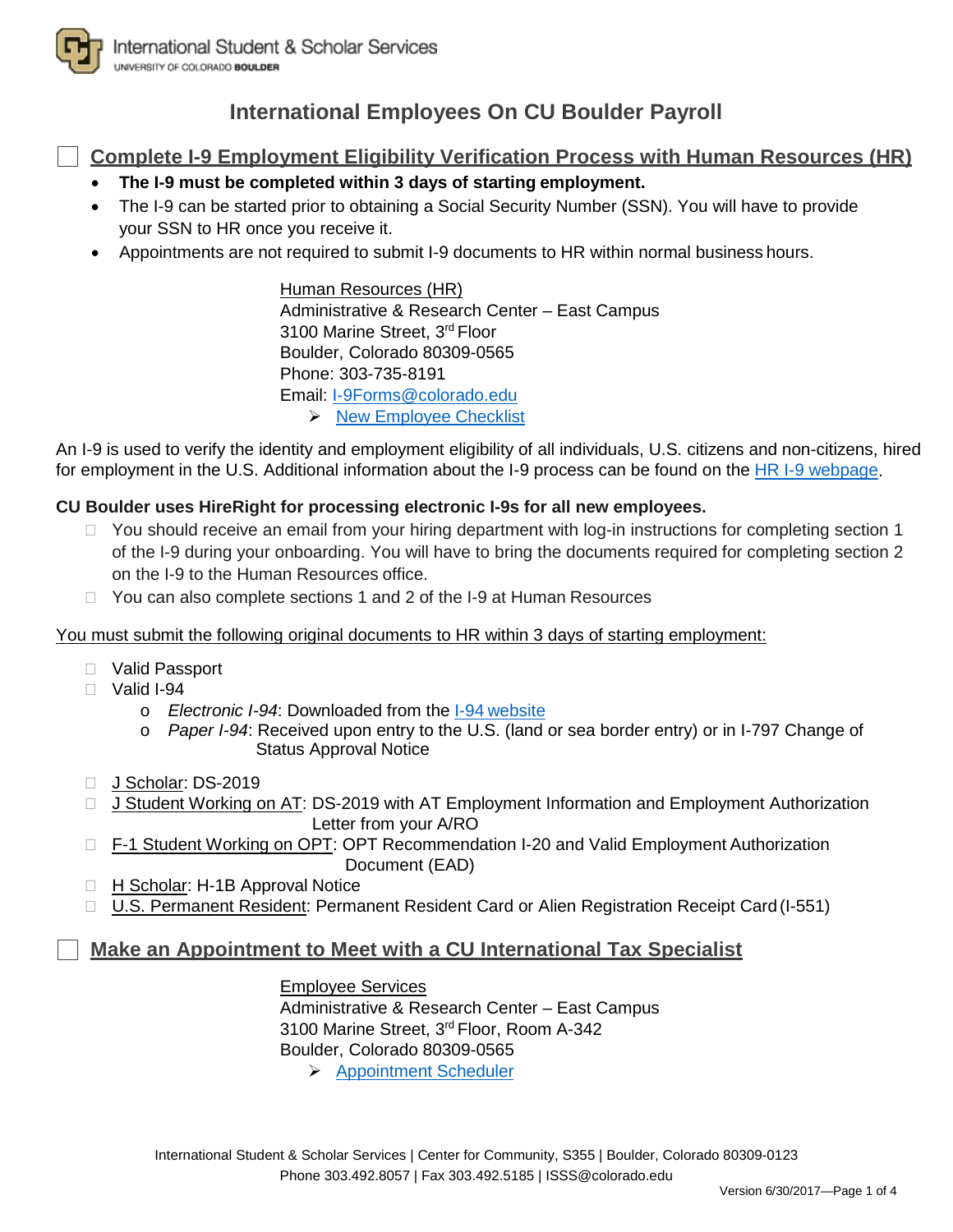

All new international employees, faculty, scholars, and researchers included, who are not permanent residents of the U.S. are required to meet with a CU international tax specialist to determine tax residency status and complete related paperwork. Employees who are legal permanent residents of the U.S. do not need to meet with an international tax specialist but must provide a copy of their "green card" to [Employee Services.](http://www.cu.edu/employee-services)

You must [make an appointment](https://booknow.appointment-plus.com/43rspqeq) to meet with a tax specialist. Be sure to select the Boulder Campus and accurate appointment type.

 $\triangleright$  This appointment should take place prior to the receipt of the first CU Boulder paycheck.

Bring the following documents to your appointment with the International Tax Specialist:

- Valid Passport
- □ Valid I-94 (electronic or paper)
- J Scholar: DS-2019
- □ J Student Working on AT: DS-2019 with AT Employment Information and Employment Authorization Letter from your A/RO
- □ F-1 Student Working on OPT: OPT Recommendation I-20 and valid Employment Authorization Document (EAD)
- □ H Scholar: H-1B Approval Notice
- $\Box$  Non-resident employees should be prepared to review their entire history of presence in the U.S. including dates they were present in and out of the U.S. and corresponding immigration statuses

Additional information for international employees is online at [Employee Services website.](http://www.cu.edu/employee-services/international-employee-0)

## **Apply for a Social Security Number (SSN)**

Social Security Administration (SSA) Office 480 West Dahlia Street Louisville, Colorado 80027 [Social Security Administration](http://www.ssa.gov/ssnumber) website

If CU Boulder will pay you and you do not already have a SSN, you must apply for one. A SSN is required in order to add you to the CU Boulder payroll. If you are a J scholar, please wait at least 48 hours from completing your immigration check in with ISSS (this includes submitting all required documentation including proof of adequate insurance coverage) to apply for your SSN in order to allow time for your SEVIS record validation to register in the Social Security Administration's system.

• Please check SSA's [hours of operation](https://secure.ssa.gov/ICON/main.jsp) before going to the SSA office to apply for a SSN.

Bring the following documents to the Social Security Administration Office to apply for a SSN:

- Valid passport
- □ Valid I-94 (electronic or paper)
- J Scholar: DS-2019
- □ J Student Working on AT: DS-2019 with AT employment information and Employment Authorization Letter from your A/RO
- □ F-1 Student Working on OPT: OPT Recommendation I-20 and valid Employment Authorization Document (EAD)
- □ H Scholar: H approval notice
- One additional form of photo identification (example: CU Boulder temporary visitor ID card)

It typically takes 2-4 weeks for the SSA to process a SSN application.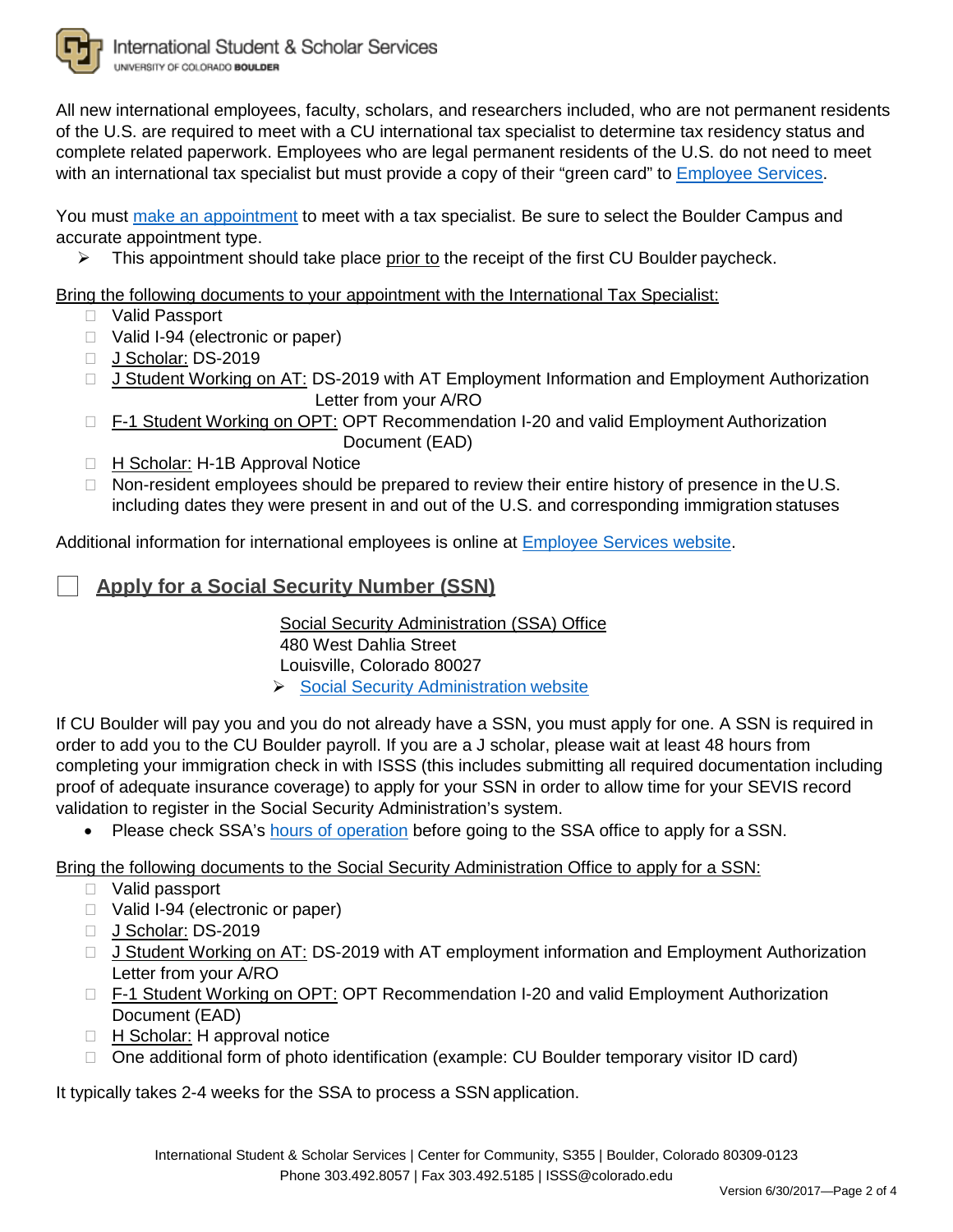

## **Enroll in CU Benefits within 30 Days of Your Employment Start Date**

### Employee Services

Satellite Office: Human Resources Administrative & Research Center – East Campus 3100 Marine Street, 3rd Floor, Room A-342 Boulder, Colorado 80309-0565 Available Mondays by appointment only Phone: 303-860-4200 option 3 Email: [benefits@cu.edu](mailto:benefits@cu.edu)

New CU Boulder employees must register for benefits within 30 days of their appointment start date. If your appointment start date is the first day of the month, then your benefits will begin on the first day of the month. If your appointment start date is after the first of the month, then your benefits will begin on the first day of the *next* month.

- $\Box$  [Review the benefits](https://www.cu.edu/employee-services/benefits) webpage
- $\Box$  Information on [how to enroll in](https://www.cu.edu/employee-services/how-enroll-benefits) benefits
- $\Box$  [Sign-up for a benefits](http://www.cu.edu/employee-services/benefits/new-employee-benefits-orientations) orientation

If you have questions or if you would like to schedule a benefits appointment, contact Employee Services at 303-860-4200 option 3 or [benefits@cu.edu](mailto:benefits@cu.edu)

**Complete any Additional CU Boulder and/or Department Processes and Trainings**

[Activate your](http://www.colorado.edu/oit/services/identity-access-management/identikey) IdentiKey

**[Complete the Discrimination and Harassment Online Training](http://www.colorado.edu/institutionalequity/training-and-education)** 

**[Complete the Information Privacy and Security Online Training](http://www.colorado.edu/oit/it-security/training)** 

□ Update your Information (address, emergency contact) in [MyCUInfo](https://mycuinfo.colorado.edu/) ("CU Resources"-> "My Info")

- Sign-Up for [Emergency Alerts](http://alerts.colorado.edu/)
- Set-Up [Direct Deposit](https://www.cu.edu/employee-services/policies/direct-deposit)
- Familiarize Yourself with [University policies/procedures](http://www.colorado.edu/hr/policies-guidance)

Consult your department payroll liaison and inviting professor for additional items.